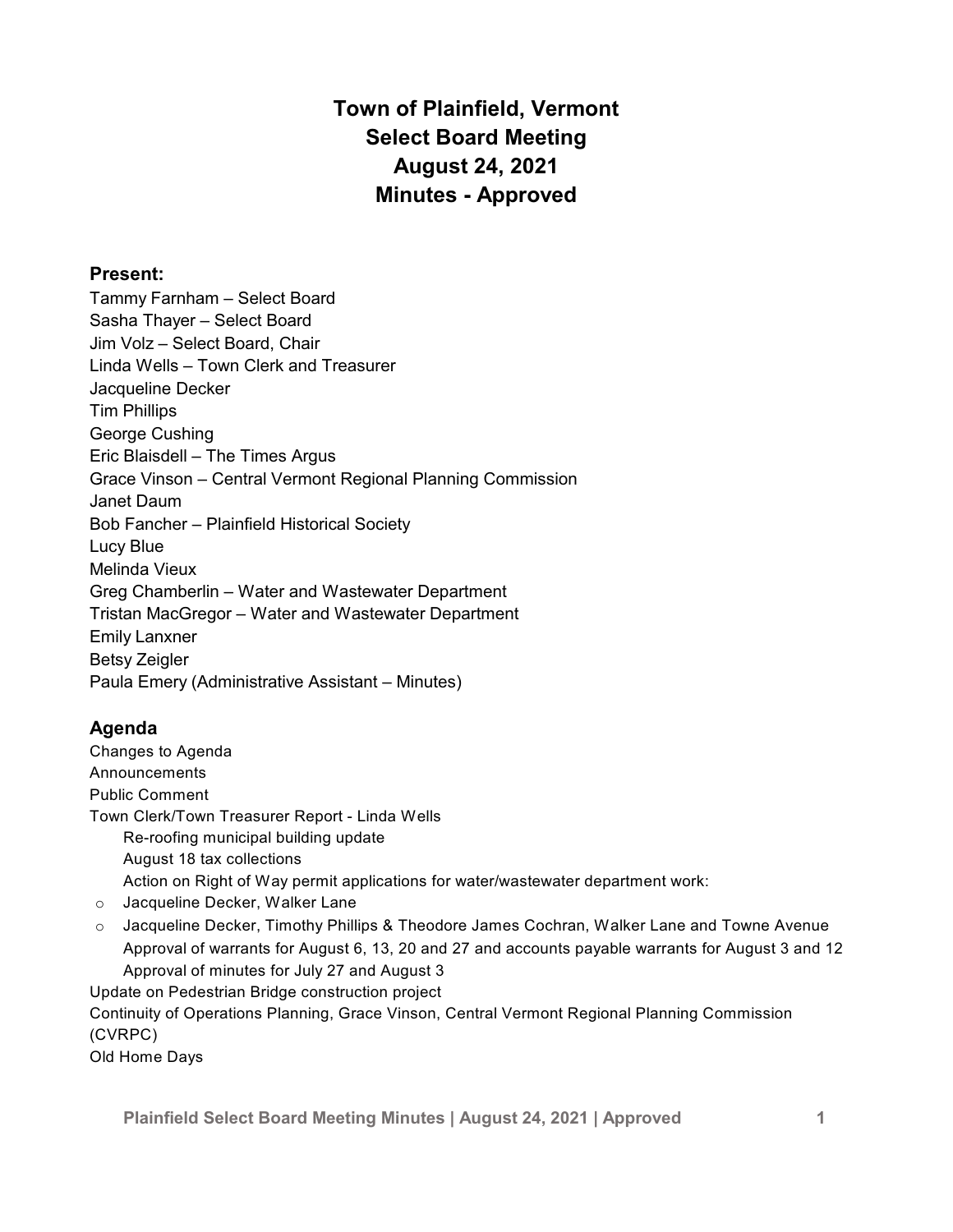Website transfer to Town Clerk and website assistant Road Foreman report Executive session re employee matter Adjourn

## **The meeting was called to order at 7:01 by Jim Volz.**

#### **Changes to Agenda**

The SB will hold off on making a decision on the "Action on Right-of-Way" item until hearing from the Road Foreman.

#### **Announcements**

Pedestrian Bridge: Sasha announced that Mill Street will remain open to traffic during the Pedestrian Bridge project and that the town website reflects this change to the traffic pattern.

Farnham reported that Daniels is not going to need to make Route 2 into one lane traffic.

Thayer and Volz requested that that people obey the traffic lights.

## **Public Comment**

George Cushing spoke about the pedestrian bridge project's lighting issues, asking why the contractor is stopping traffic on Route 2 and why the traffic lights are on all night long. Tammy replied by saying that Daniels needs time to work out all of the traffic details and requested that people practice patience. Volz stated that the purpose of the lighting is to control the flow of one lane traffic over the bridge.

Farnham reminded all that she is the communication conduit for this project and that the contractor charges by the hour. She has to communicate through the proper channels and she discourages people from attempting to address traffic concerns directly, as it will drive the cost of the project up.

## **Town Clerk/Town Treasurer Report - Linda Wells**

- $\bullet$  Re-Roofing Municipal Building Update Wells reported that the roofing job is finished, although there was an issue with the budget and the contractor requested an increase. Wells will email the revised bill to the SB and will pay the contractor a partial payment on the original invoice. She will wait until the SB reviews the new bill to complete the payment.
- \* August 18 Tax Collections The tax collection went well. Processed \$905,896.00. Unpaid balance is \$54,502.00 amount. The latter is lower than usual for this time of year. Wells reminded tax payers that if they wish to switch to autopay they need to do so by mid-October.
- Warrants Wells requested approval for payment of warrants for Accounts Payable from August 3 and 12, and Payroll from August 6, 13, 20, and 27. **Farnham moved to approve the warrants and the motion was approved unanimously.**
- \* Action on Right-of-Way Permit Applications for Water/Wastewater Department Work:

o Jacqueline Decker, Walker Lane

Requesting approval of a right-of-way to extend the proposed wastewater pipe (see below) to the septic pipe being installed at her home.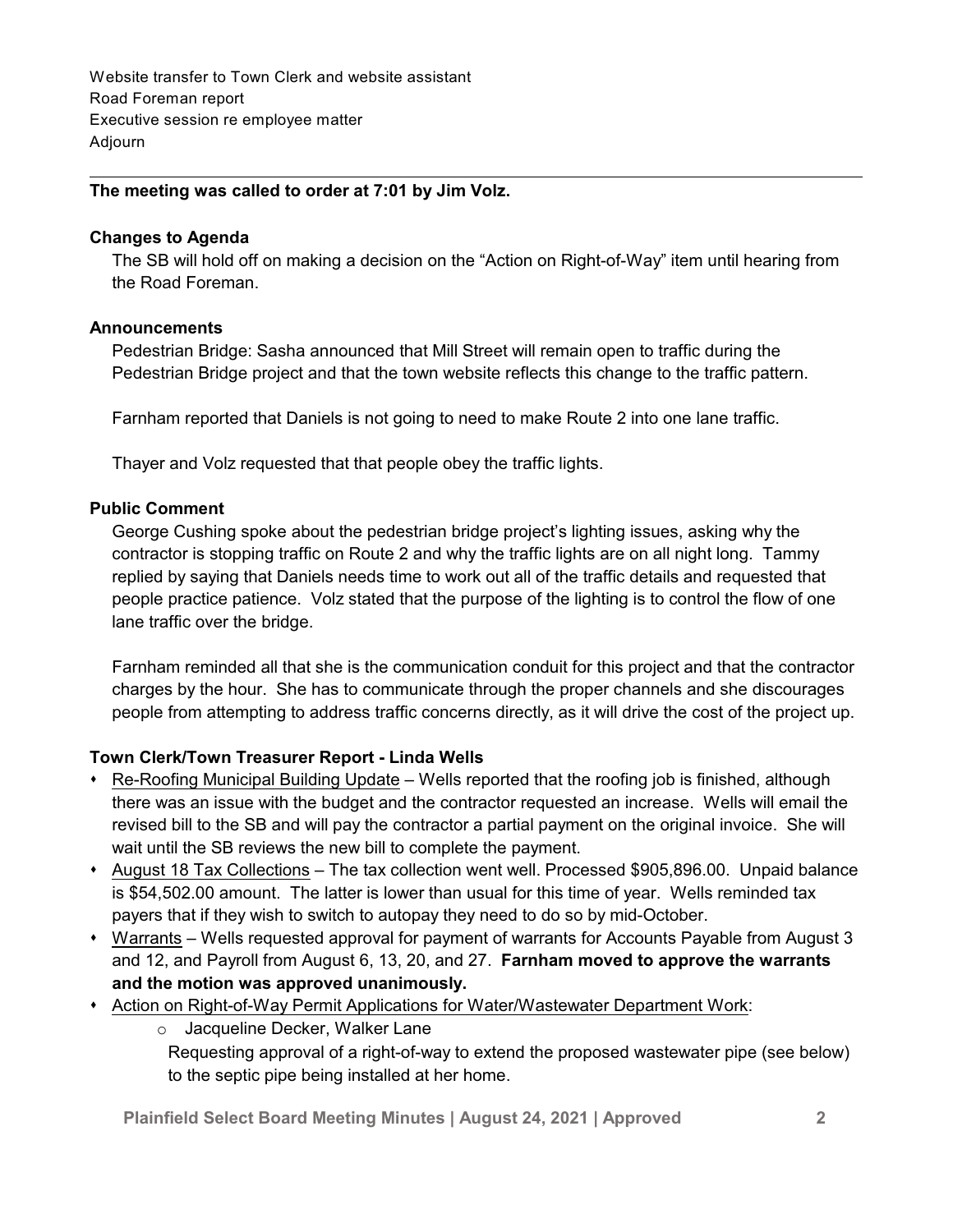o Jacqueline Decker, Timothy Phillips & Theodore Cochran, Walker Lane and Towne Avenue

Requesting a right-of-way for a new septic extension at the intersection of Walker Lane and Towne Avenue. The new line will extend up Walker Lane from an existing manhole on Towne Ave. It is approximately 48 feet long and will be installed under review of the Water and Wastewater Department, so that it can be transferred to that department's ownership upon completion.

Tim Phillips spoke (as a homeowner) explained that the pipes are old, made of clay and permeated by roots. The solution the three neighboring homeowners are proposing is that they pay for Decker's extension because the extension will allow them to connect to it, fixing three houses in one job. The landowners would like to do this before Walker Lane is repaved, because if they have to add the cost of repaving the road to the project, they cannot afford to do it. They have spoken with Mike Nolan, Plainfield Road Foreman, and would like to have their project approved tonight so that they can align with the paving job, which is scheduled for October.

Tristan MacGregor of the Water and Wastewater Department stated that he thinks this solution is the best one because the pipes are failing and this meets all of the requirements. He thinks this is best for everyone and is happy with this solution.

Farnham asked MacGregor whether this is something that the town would offer to others in the community and whether it is a normal procedure. MacGregor's said that they've taken over other sections of pipe in the past and that this is fine.

Greg Chamberlin of Water Wastewater Department agreed that it is fine.

No action was taken at this time on this topic.

• Approval of Minutes for July 27 and August 3 **Thayer moved to approve the August 3 minutes. Approved unanimously.**

## **Update on Pedestrian Bridge Construction Project**

Farnham reported that Daniels has been working on the west wall and that they found voids beneath the wall, so she met with Dufresne Engineering, VHB, and the contractor. Jay Southgate, who used to own the property, met with them as well. They drilled to find the voids and determined that they had to close the front entrance of the building in order to find the voids. However, the back entrance was found to be unsafe, so they had to build new stairs, driving the cost of the project up, but there's project money set aside for this, so it may not affect the budget. They have to remove the existing wall to fill the voids, which may also create some overages of the budget. They were able to save money on the street side of the project.

George Cushing stated that the engineers should be asked to ante-up on this error because they should have found those voids before the project began. Farnham stated that the engineering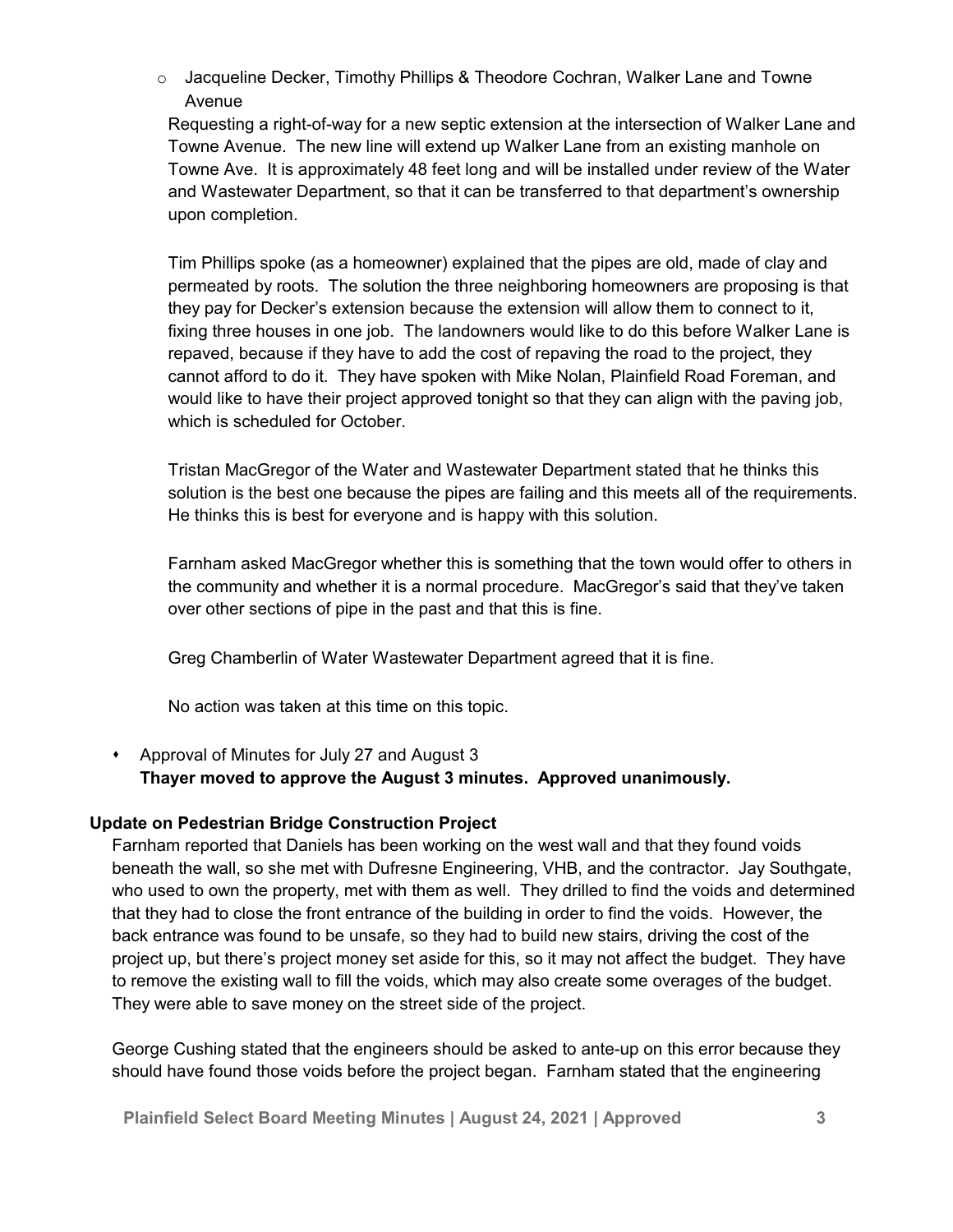company drilled holes to find voids, but they are under layers of concrete that is in an L shape. Southgate told the engineers and project manager that water used to run down Main Street and cut through to the river through the basement at the front entrance. Thayer stated that she went through the whole file in 2017 and suggested that the SB go through the file to determine what was stated by the engineering firm.

Farnham stated that she was able to get the contractor to take money off of the total but that there are slabs of concrete poured over slabs of concrete. They may be able to build off of the current slab but can't tell until they open it up with the excavator. The cost will be determined once they open the slab. She restated that she is the conduit for information on the project and that going through her will save the town money. She spoke with VHB about setting up regular weekly or biweekly meetings so that she can give updates to the community.

**Continuity of Operations Planning** (COOP) – Grace Vinson, Emergency Management Planner, Central Vermont Regional Planning Commission (CVRPC)

Vinson used a PowerPoint for her presentation which may be found on the Select Board page of the website at <https://www.plainfieldvt.us/select-board.html> . A Continuity of Operations Plan is a plan to ensure that a town can continue to meet its essential functions regardless of what is happening out in the world, such as a snowstorm, flood, pandemic, etc. It identifies the important things that need to be done every day, week, and month, who is responsible for doing them, and who would replace that person if they are unable to do their task.

Vinson has begun working on Plainfield's COOP plan template.

*The wifi connection was unstable, so Vinson was inaudible at times during her presentation.*

## **Old Home Days**

Thayer reported that Greg Light, Chief of the Plainfield Fire Department, said that the Fire Department will do their chicken BBQ no matter whether there's an Old Home Days event or not. The Fire Department has not scheduled a dance for the evening, so that is not going to happen. Thayer requested that all indoor events be canceled this year.

Bob Fancher said that the Plainfield Historical Society is planning their parade float and that Susan Grimaldi is planning to do her history walk. They need to know whether to continue planning as soon as possible.

Discussion centered around which events could happen and which couldn't, with **agreement among SB members that Old Home Day events that can be done safely shouldn't be canceled. SB agreed to cancel the parade and the Variety Show.**

Emily Lanxner addressed the SB to request that her band be hired to perform on a moving float, offering to parade around town playing music on Friday evening. There was discussion about the various ways that this might or might not work. **Volz informed Lanxner that the SB will get back to her,** but that the chances are that the town will not hire her band to perform.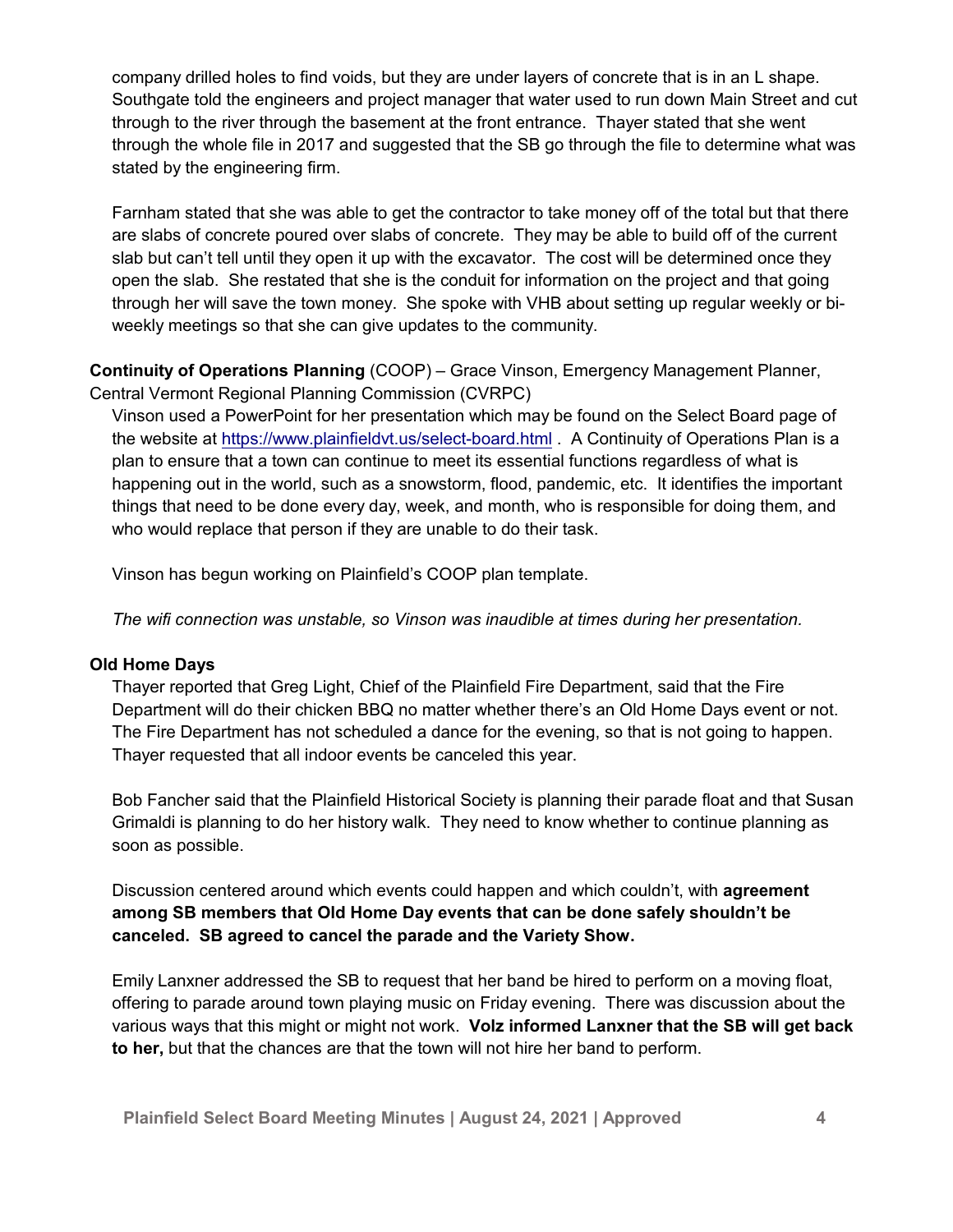## **Website Transfer to Town Clerk and Website Assistant**

Thayer reported issues with website uploads, with posting being removed while she's making a change to a website page. Former webmaster, Kathy Bizzoco said in an email that she's continuing to work on the website without being paid although her employment ended December 15, 2020. Farnham stated she had changed Kathy's password.

Farnham said that she is willing to allow website management to shift to Linda or to continue doing it herself.

Thayer said that the whole idea was to get committees to post their own minutes.

## **Farnham requested that changes to postings on the town website be communicated with the Select Board before posting them publicly.**

Thayer and Wells met with someone who applied for the webmaster position. **SB decided to hold a special meeting to interview the applicant.**

## **Road Foreman Report**

Nolan reported that he looked at the permits (discussed above) and approves of them. Would like to get it done as soon as possible, as the contractor doing the blacktop said they would come on October 1.

## **Thayer moved to approve the two right of way permits (Decker and Decker, Phillips and Cochran at Walker Lane and Towne Ave.) and the motion was approved unanimously.**

Nolan asked to revisit the question about changing Robert Lane from Class 4 to Class 3. Thayer stated that the landowners need to follow the town policy on Class 4 roads, then make a formal request to the SB.

Nolan discussed the failure of another catch basin at the Recreation Road and Mill Street. The contractor who did the catch basin at the bridge on Mill Street last month is available to do this one. Nolan requested permission to work with the same contractor without going through the bidding process again because the season is coming to an end and the bidding process will slow it down and possibly delay until next year.

Thayer reviewed the statute and found that the job can proceed without the bids. She asked Nolan to get a quote from the contractor to Linda Wells so that the SB can review it and make a decision about whether and how to proceed.

Greg Chamberlin stated that the storm drain at the bottom of Robert Lane is compromising the roadway because it is clogged. Nolan agreed to meet him there to look at it.

Nolan reported that the sand pile is in and that they will begin working on culverts next week.